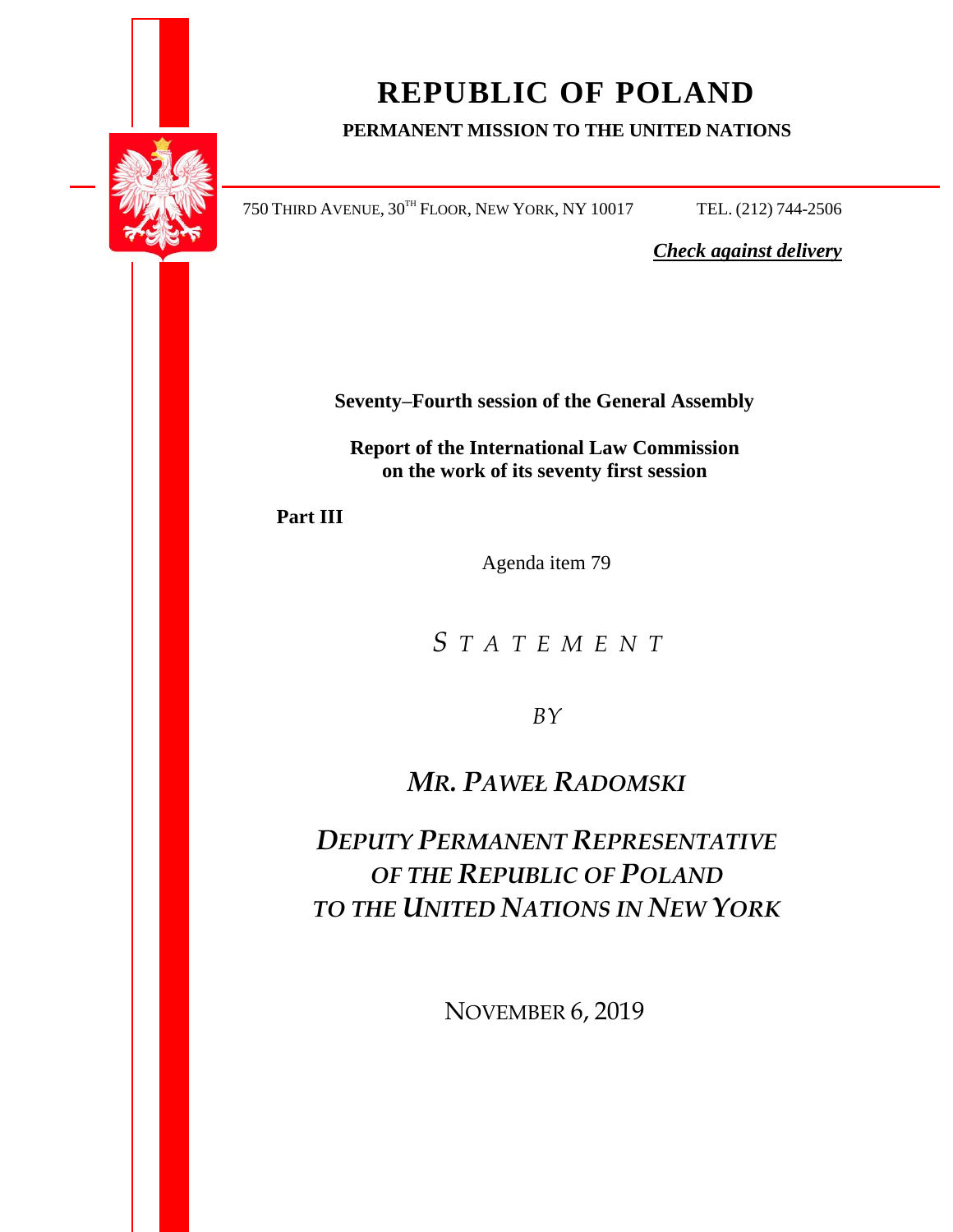### *Mr. Chairman,*

#### **Succession of States in respect of State responsibility**

Poland would like to thank you for your third report prepared in your capacity of the Special Rapporteur for the topic "Succession of States in respect of State responsibility". We take note of the draft articles proposed in this report. We would also like to thank the Secretariat for its memorandum containing information on treaties which might be of relevance for the future work of the Commission on the topic.

As we stated on several occasions, my delegation is of the view that the examples of succession of states in respect of state responsibility are to large extend context-specific. Thus we agreed with the Special Rapporteur on the subsidiary nature of the work done by the Commission and on the priority to be given to agreements between the States concerned. Given that fact and taking into account that scarcity of state practice, we invite the Commission to reconsider whether draft articles should be the objective of this endeavor. There are examples from the past where the ILC pragmatically changed its attitude with respect to the final outcome and preferred, for example, adopting a "final report" instead of draft articles.

#### *Mr. Chairman,*

#### **General principles of law**

Allow me now to turn to the topic "General principles of law". In its last year's statement Poland welcomed the decision of the Commission to include the topic "General principles of law" in its programme of work. Thus, we would like to thank the Special Rapporteur Mr. Marcelo Vázquez-Bermúdez for his first report in that respect. In the past, the Commission did important work on the other two sources listed in Article 38 of the ICJ Statute: treaties and customary international law. However, general principles of law, although more rarely used, are still a distinctive source of international law, which also requires appropriate consideration. Thus, we would like to express our hope that, as in case of the topic on identification of customary international law, the ILC will explain and clarify application of this source of international law. At the same time, we are of the view that the Commission's goal should not be to catalogue the general principles of law, nor to produce an illustrative list in this respect. Furthermore, my delegation holds the position that the general principles of law should not be equated with the general principles of international law for example mentioned in General Assembly resolution 2625 from 1970.